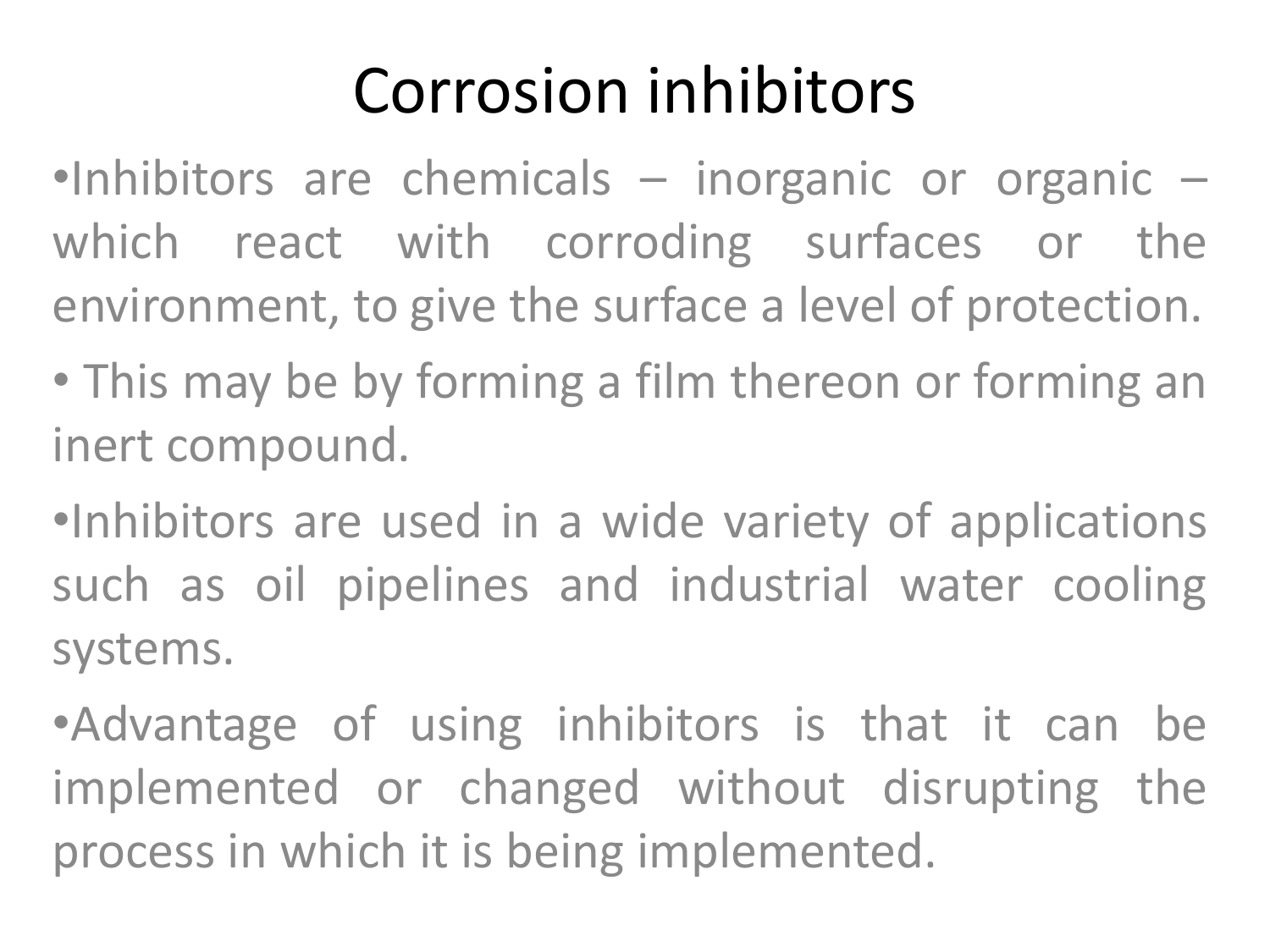## Classifications of inhibitors

- Organic & Inorganic
- Organic inhibitors function by adsorbing on metallic corroding surfaces
- Examples are benzotriazole, mercaptans etc. they usually contain N, S or O in their structures
- Inorganic inhibitors, further divided into oxidising (chromates & nitrates) and non oxidising(phosphates &silicates) function by reacting with metallic surfaces forming adherent passivating layers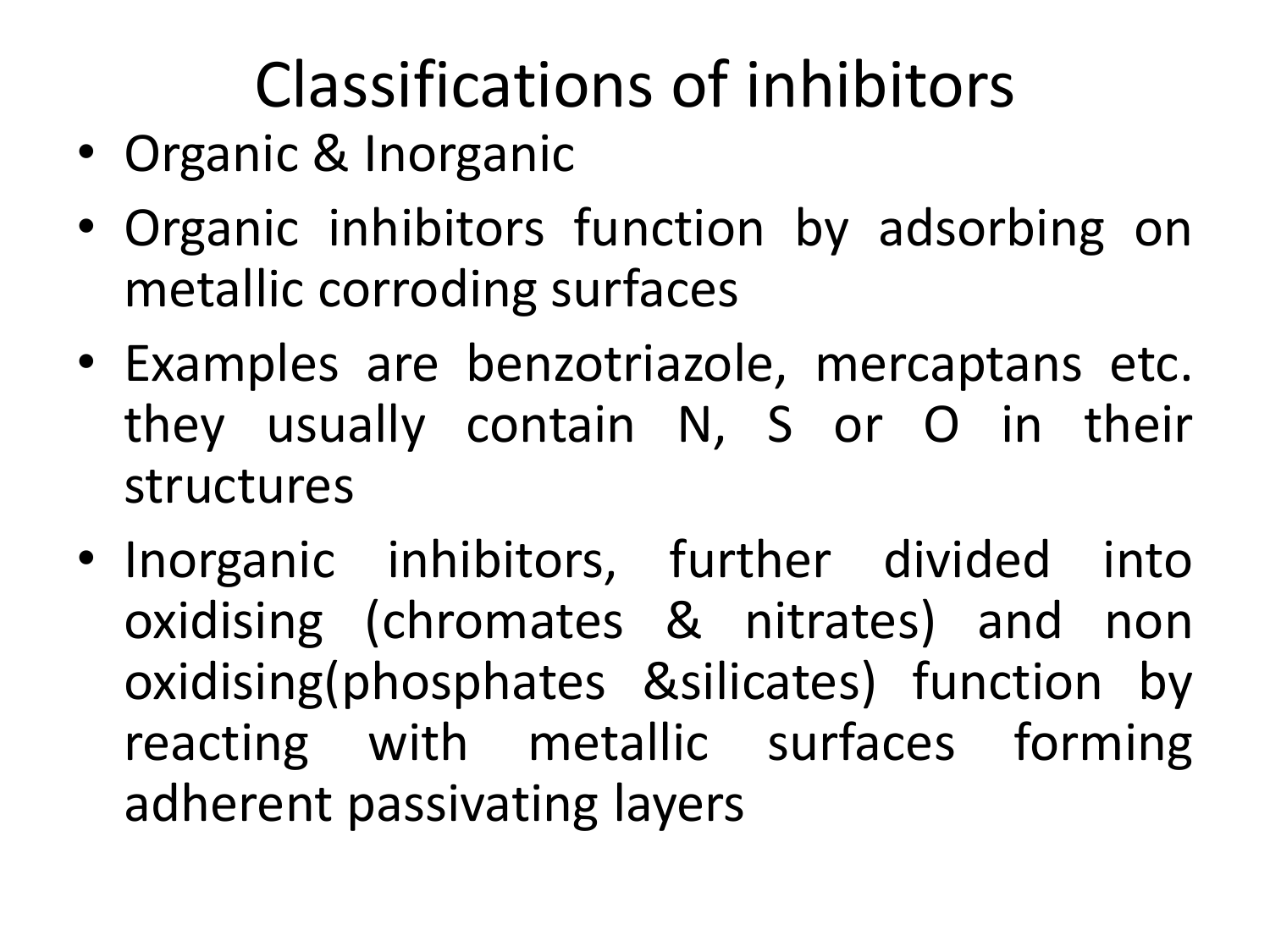## Cathodic and anodic inhibitors

- Add cathodic inhibitor to a corroding system, the geometry of the Evan's diagram changes with a reduction in i<sub>corr</sub> and E<sub>corr</sub>
- Add anodic inhibitor, the geometry of the Evan's diagram changes as well but, the corrosion potential, E<sub>corr</sub> increases, while I<sub>corr</sub> drops.
- Describe with E/logi diagram
- They interfer with the reaction in one manner or the other
- Increase in anodic or cathodic polarization reaction.
- By forming resistance in movement or diffusion ions to or from the metal surface.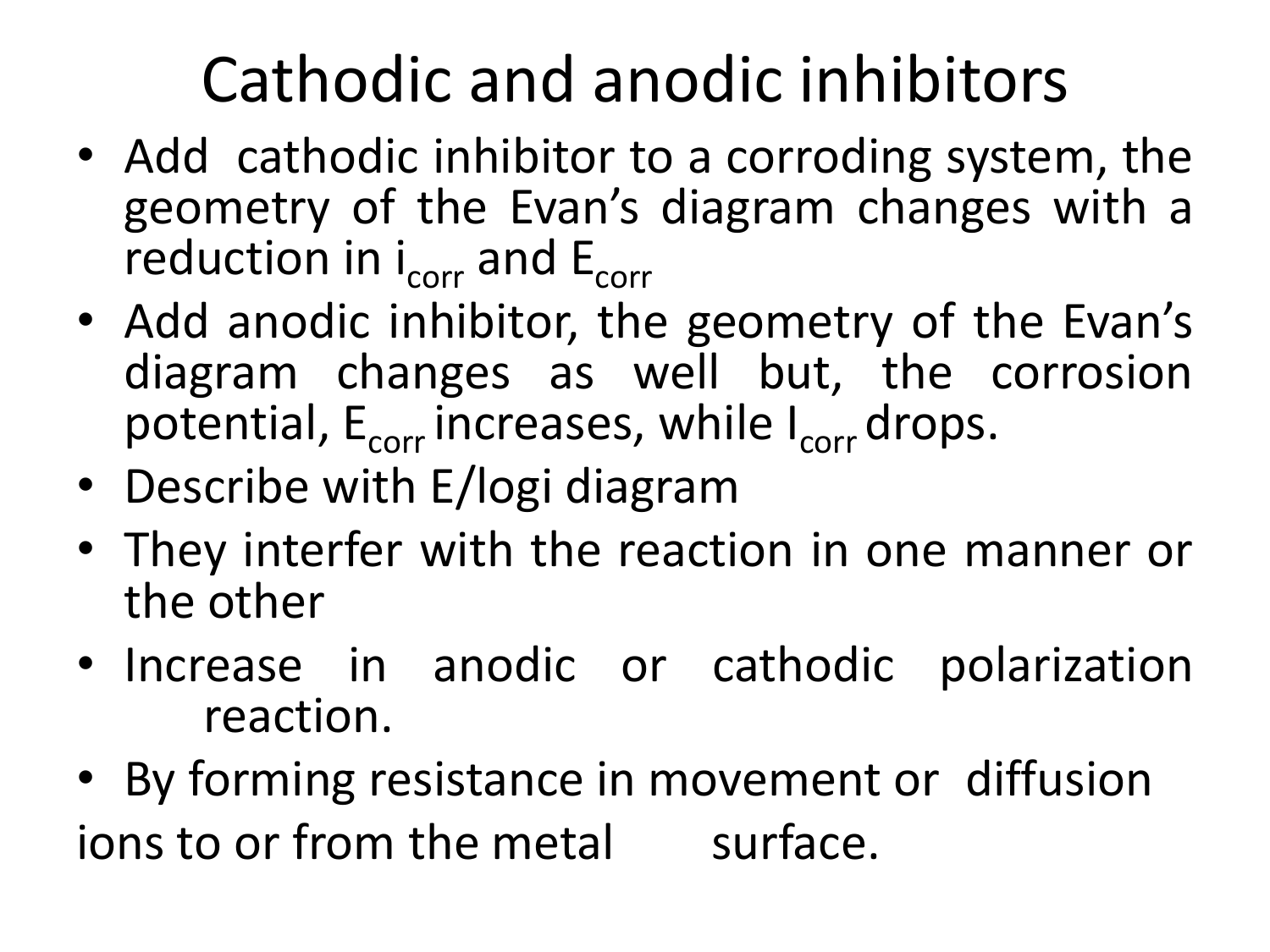#### Cathodic inhibitors- safe inhibitors

• In natural environments, the cathodic reactions driving corrosion processes are:

 $H^{+}$  + 2e  $\quad \oplus$  H<sub>2</sub> & O<sub>2</sub> + 4H<sup>+</sup> + 4e<sup>-</sup>  $\oplus$  2H<sub>2</sub>O

- Both rxns consume H<sup>+</sup> thus OH<sup>-</sup> increases
- Add Mg<sup>2+</sup> or Zn ions, as inhibitors, these rxns occur,  $Mg^{2+}$  + 2OH<sup>-</sup>  $\oint$   $Mg(OH)_2$ & Zn<sup>2+</sup> + 2O $\oint$  Zn(OH)<sub>2</sub>
- With the deposition of the corresponding metal hydroxides at the cathode sites; which eventually cover the surface of the metal.
- Thus, Mg<sup>2+</sup>and Zn<sup>2+</sup> are cathodic inhibitors which are widely used in practice.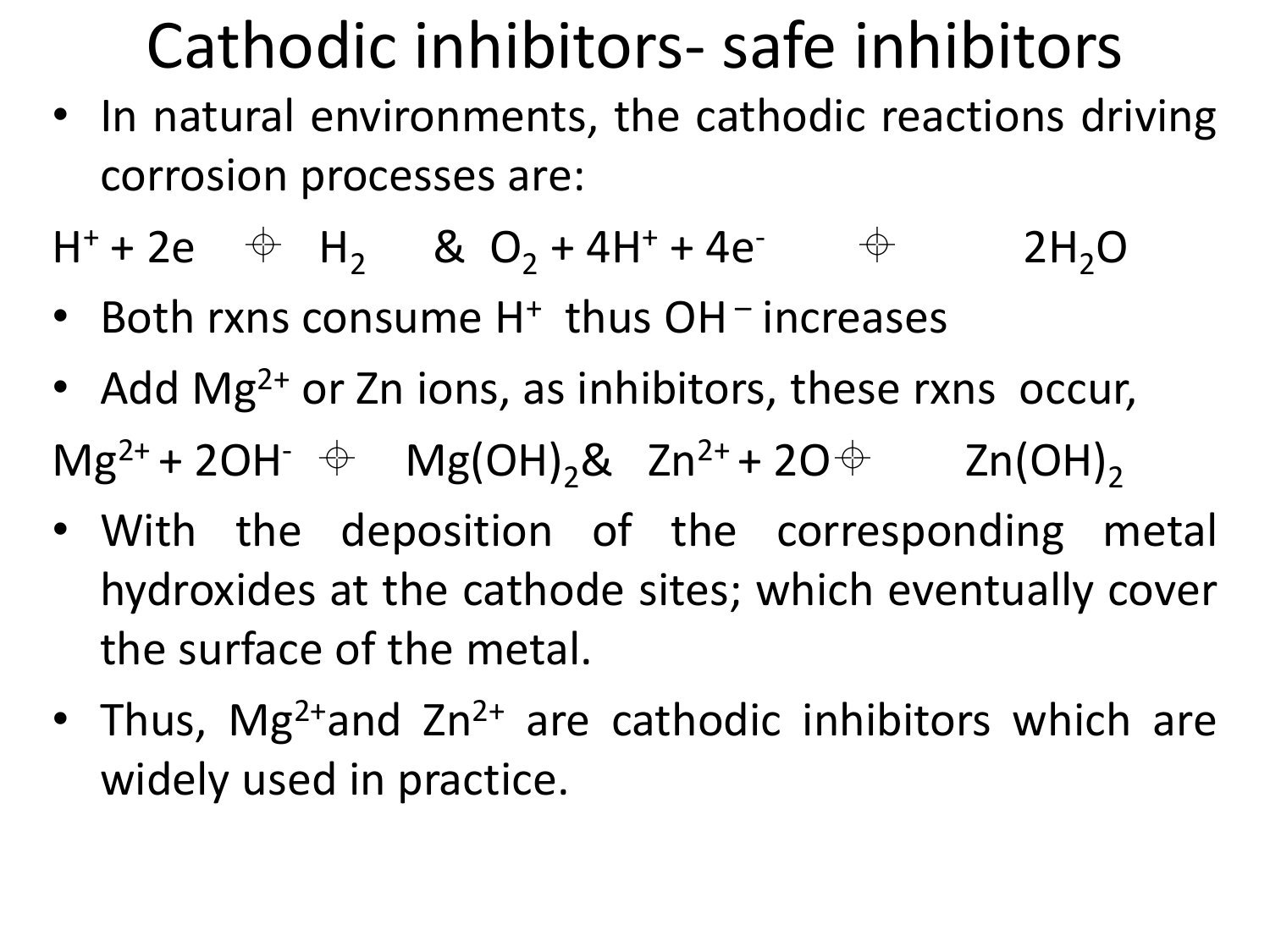## Safe inhibitors

- In a bicarbonate environment.
- $HCO_3^- + OH^ \qquad \qquad \oplus$   $CO_3^2^- + H_2O$
- $Ca^{2+} + CO_3^{2-}$   $\qquad \qquad \oplus$   $CaCO_3$
- So, freely corroding steel in natural water will be protected by scales of  $CaCO<sub>3</sub>$  formed initially, at the cathode sites. Total coverage with the CaCO<sub>3</sub> occurs over a period time.
- Cathodic inhibitors are called 'safe' inhibitors for these reasons
- in practice are  $As_2O_3$ , referred to as cathodic poison.
- For iron corroding freely as: $3Fe$  3Fe<sup>2+</sup> + 6e<sup>-</sup> -
- On adding  $As_2O_3$  to the system the cathodic reaction is:
- $2As^{3+} + 6e^{-}$ As  $- - - 3.8$
- Arsenic, will deposit on the surface of iron to stifle corrosion reactions on the metal.
- However, great care should be taken in the use of  $As_2O_3$ , Arsenic is a **POISON**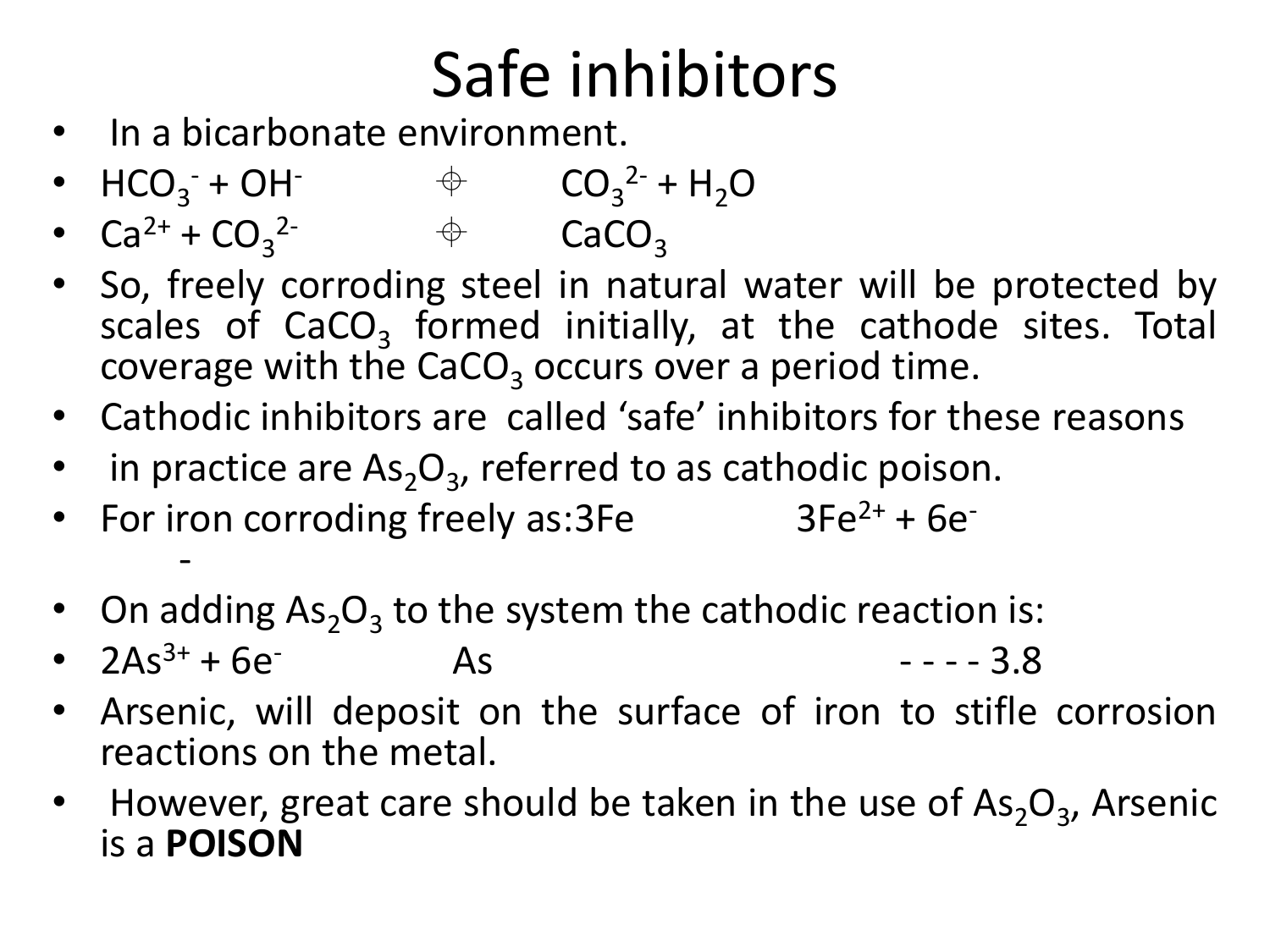## Vapour phase inhibitors

- These are organic compounds with vapours which have inhibitive effects.
- They are usually used for temporary protection of critical machinery parts (such as bearing) against rusting by moisture during shipment
- A good example of vapour phase inhibitors is dicyclohexylammonium nitrite.
- It decomposes slowly, however, in a well packaged environment it has been shown to protect steel for many years.
- Other examples are ethanolamine carbonate, cyclohexylamine carbonate. A mixture of urea and sodium nitrate have been used in practice with great success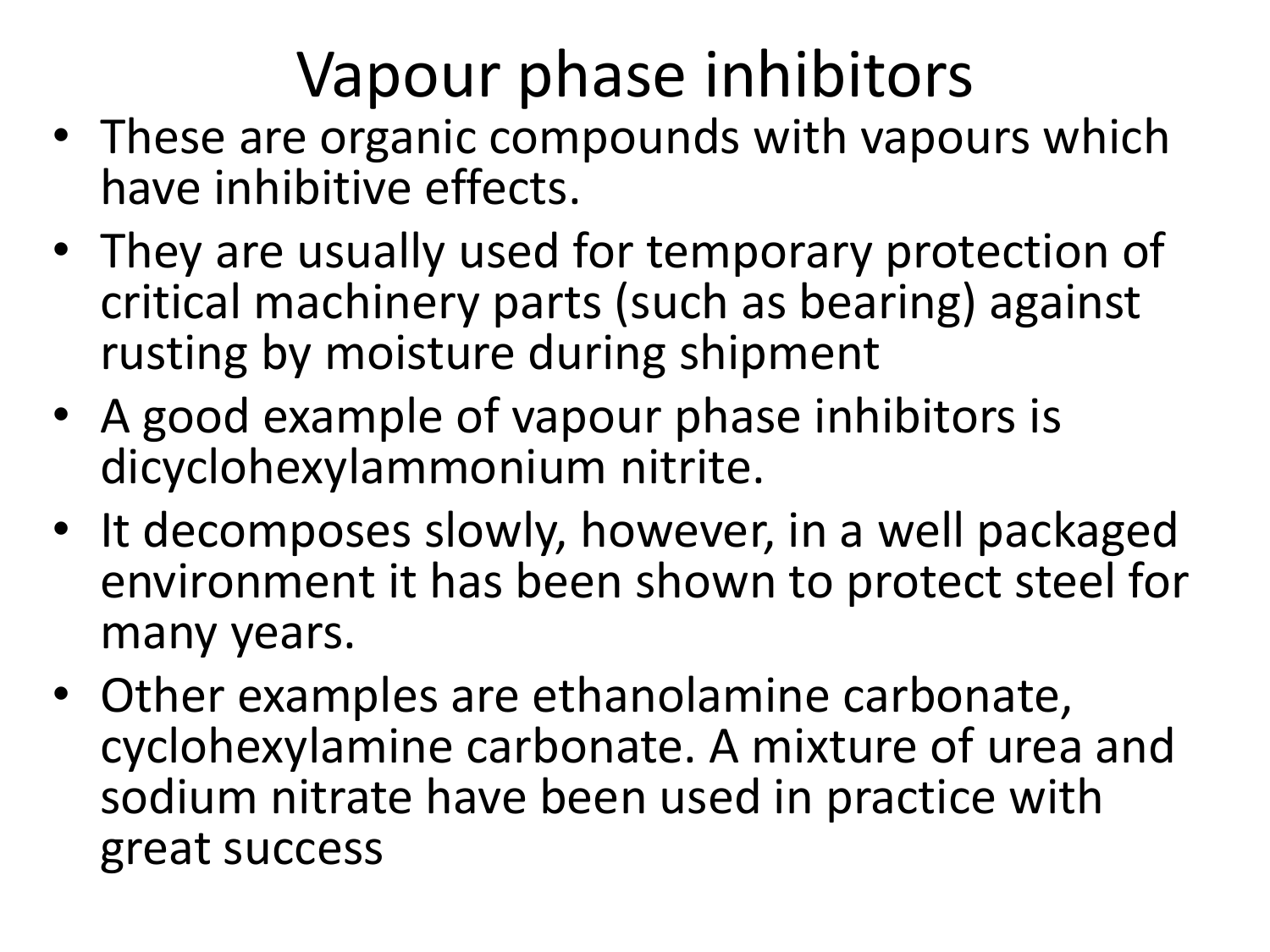#### Inhibition efficiency

- The efficiency of inhibitor can be expressed by the measure of improvement in corrosion rates.
- Thus, inhibitors efficiency % = <u>100 x(  $CR_{\underline{U}} CR_{\underline{I}}$  /</u>  $CR_{\underline{U}}$ where  $CR_{11}$  is corrosion rate in uninhibited solution, and  $CR<sub>1</sub>$  is corrosion rate in inhibited solution.
- The efficiency of corrosion inhibitors increases with increase in inhibitor concentrations.
- good inhibitor should have 95% inhibition at a conc in the region of 0.008% while 90% efficiency may be observed at a conc of about 0.004%. For most good inhibitors, a parabolic curve for a plot of % efficiency versus inhibitor concentration should be obtained.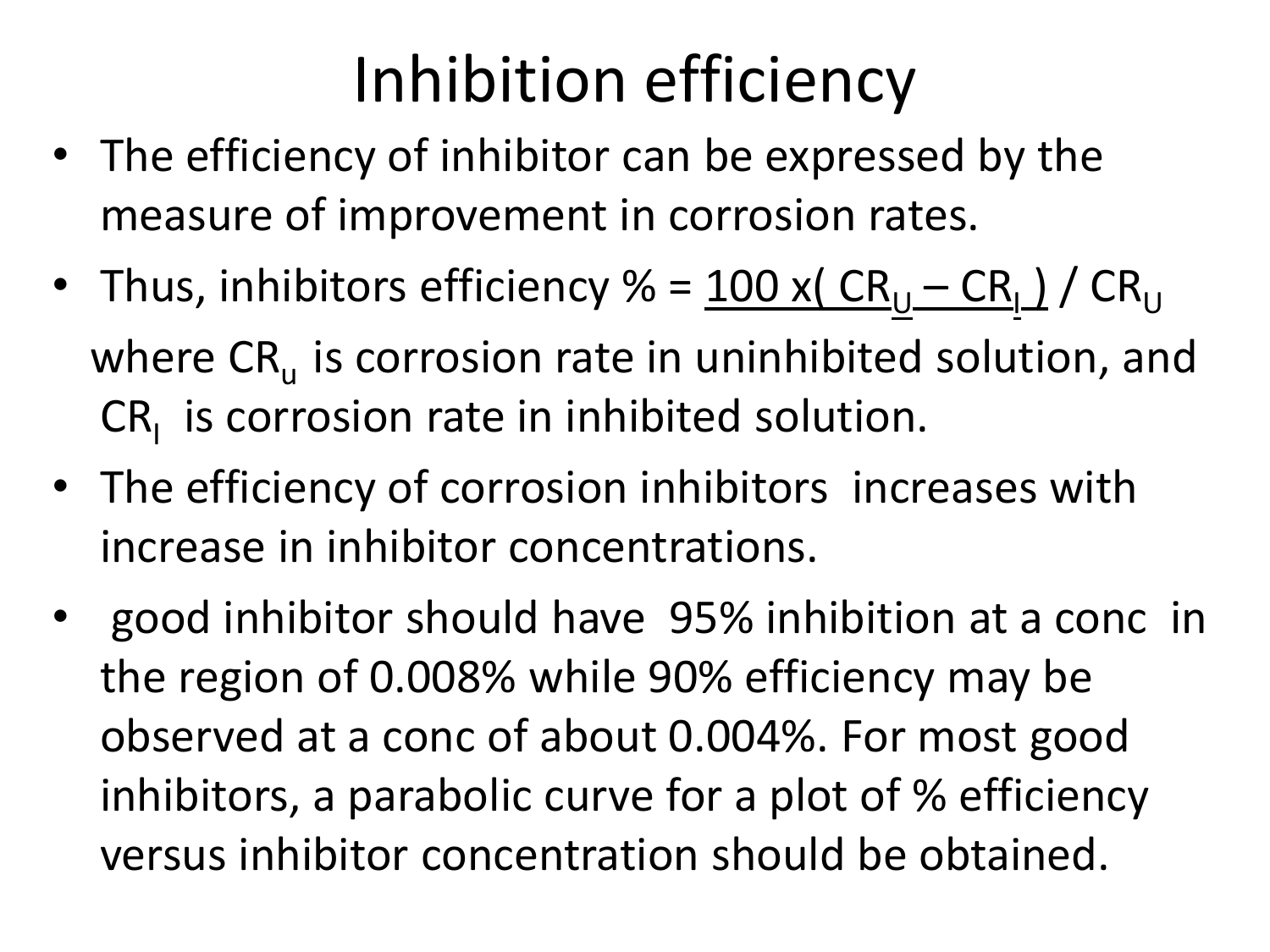#### Selection of inhibitors

- There are no fast and hard rules or equations & theories to guide the choice which are very limited.
- The choice of inhibitor use in the field is a major challenge because synergism is often present between different inhibitors and the environment to be controlled.
- However, mixtures of inhibitors are the usual choice in commercial formulations.
- Efforts are still being carried on by corrosionists to formulate and compound more effective inhibitors for varied environments.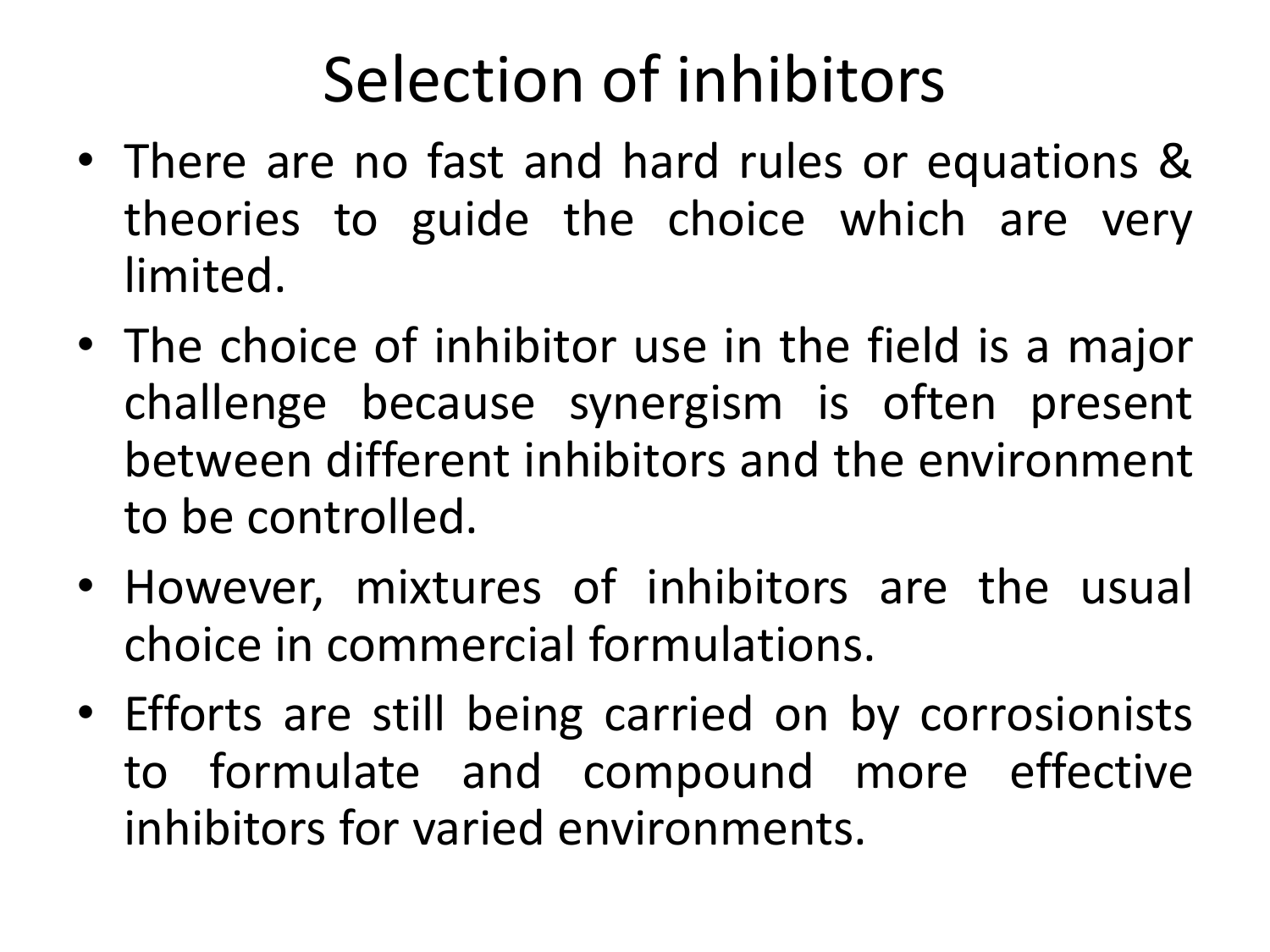#### Inhibitors for aqueous corrosion

- Neutral solutions: Where Ferrous materials are employed, Benzoates are preferred. Benzoates are also suitable and tolerated where Zinc and Aluminum alloys are the materials employed.
- Tannins, which have variable compositions, being a natural product are suitable for Aluminum materials as well as ferrous materials.
- Amines, Quaternary ammonium compounds are suitable inhibitors for ferrous materials in neutral solutions as well. However, for  $[R_{A}N]^+X$ , a hypothetical quaternary amine, where R is between  $C_{12}$  and  $C_{18}$ , inhibitor efficiency is much better if the halide, X is iodine, I.
- For copper based alloys in neutral solutions, the preferred inhibitor species are benzotriazole and mercaptobenzotriazole.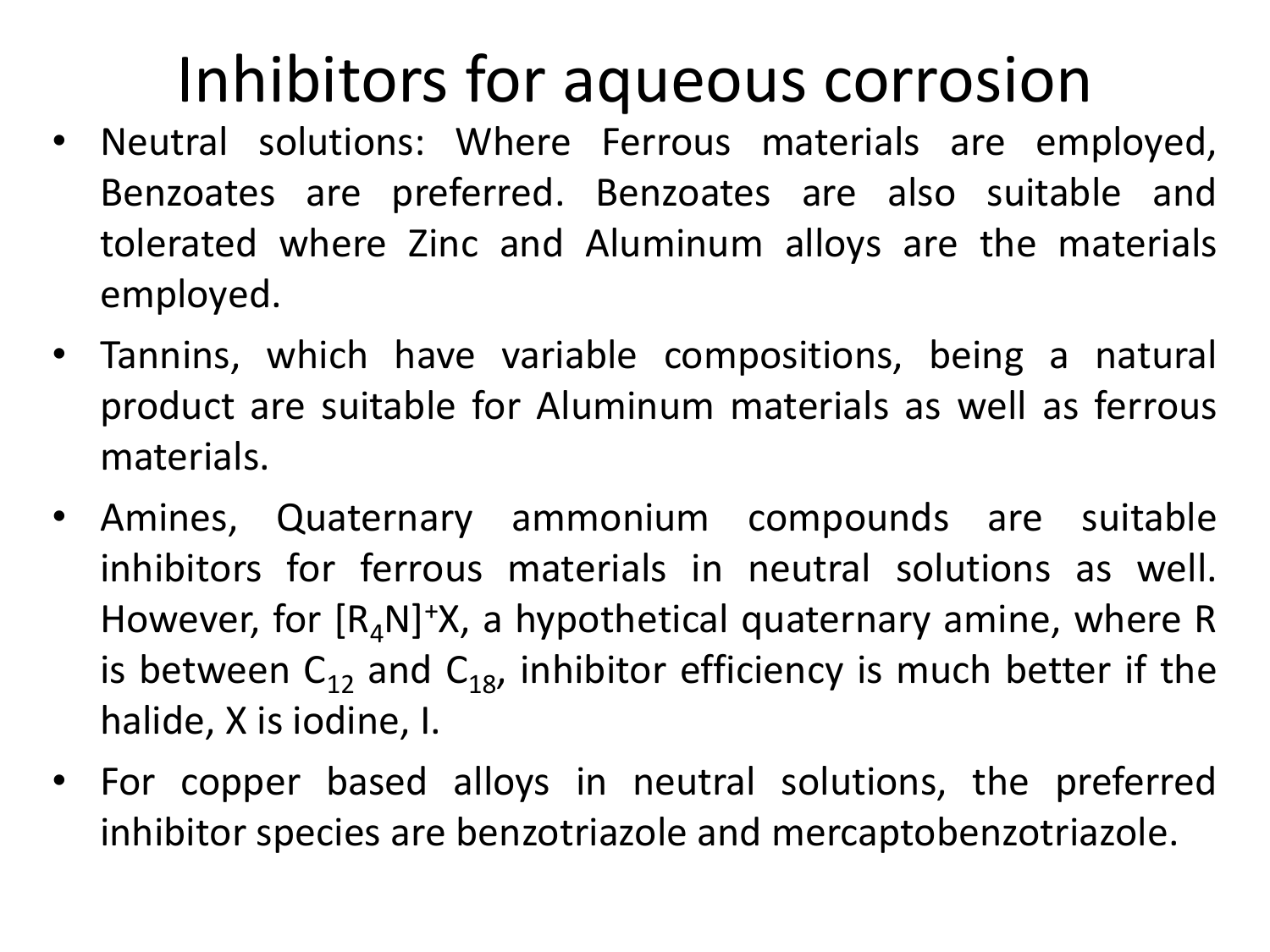## Inhibitors for acid solutions

- For ferrous materials corroding in acidic systems, choice of inhibitors are,
- substitued thioureas,  $H_2N CS NH_2$ , which are good for aluminum alloys as well.
- Pyridine and quinoline, however, this should and be used where copper is present.
- Quaternary ammonium compounds are equally good for ferrous materials corroding in acidic solutions. However a synergistic effect is obtained when a mixture of quaternary ammonium compounds and substituted thiourea is employed as the inhibitor of choice. However, it is dangerous to make the mixture alkaline.
- Long chain amines are also good inhibitors for ferrous materials corroding in acidic solutions.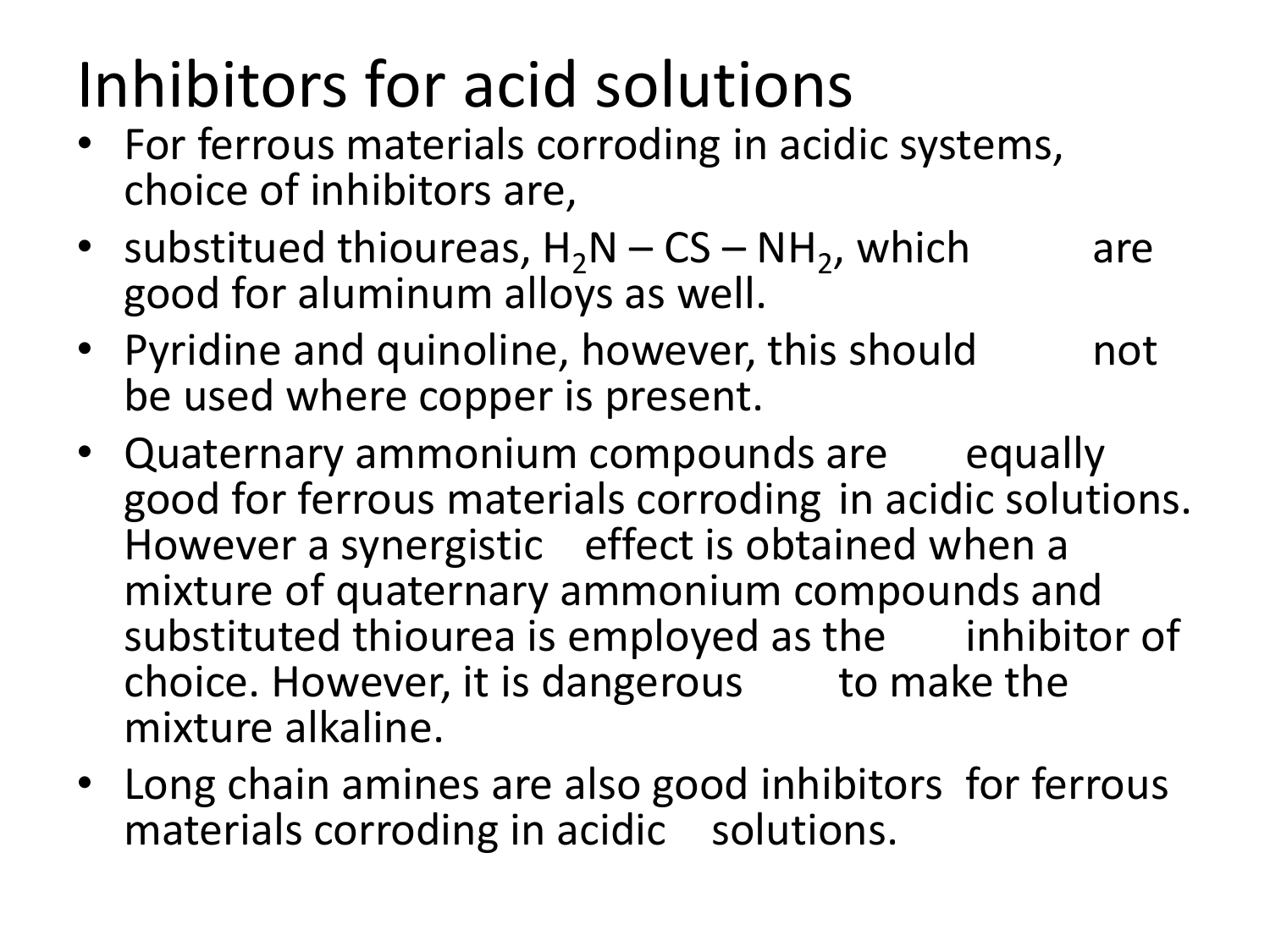# Corrosion control in industrial water systems

- Two major problems generally encountered with water systems.
- Microbial corrosion, and blocking of heat exchange surfaces causing reduction of efficiency and lack of uniformity in trickling over cooling tower timbers.
- Three types of industrial water systems can be identified: Once through, open recirculation and closed cooling water systems